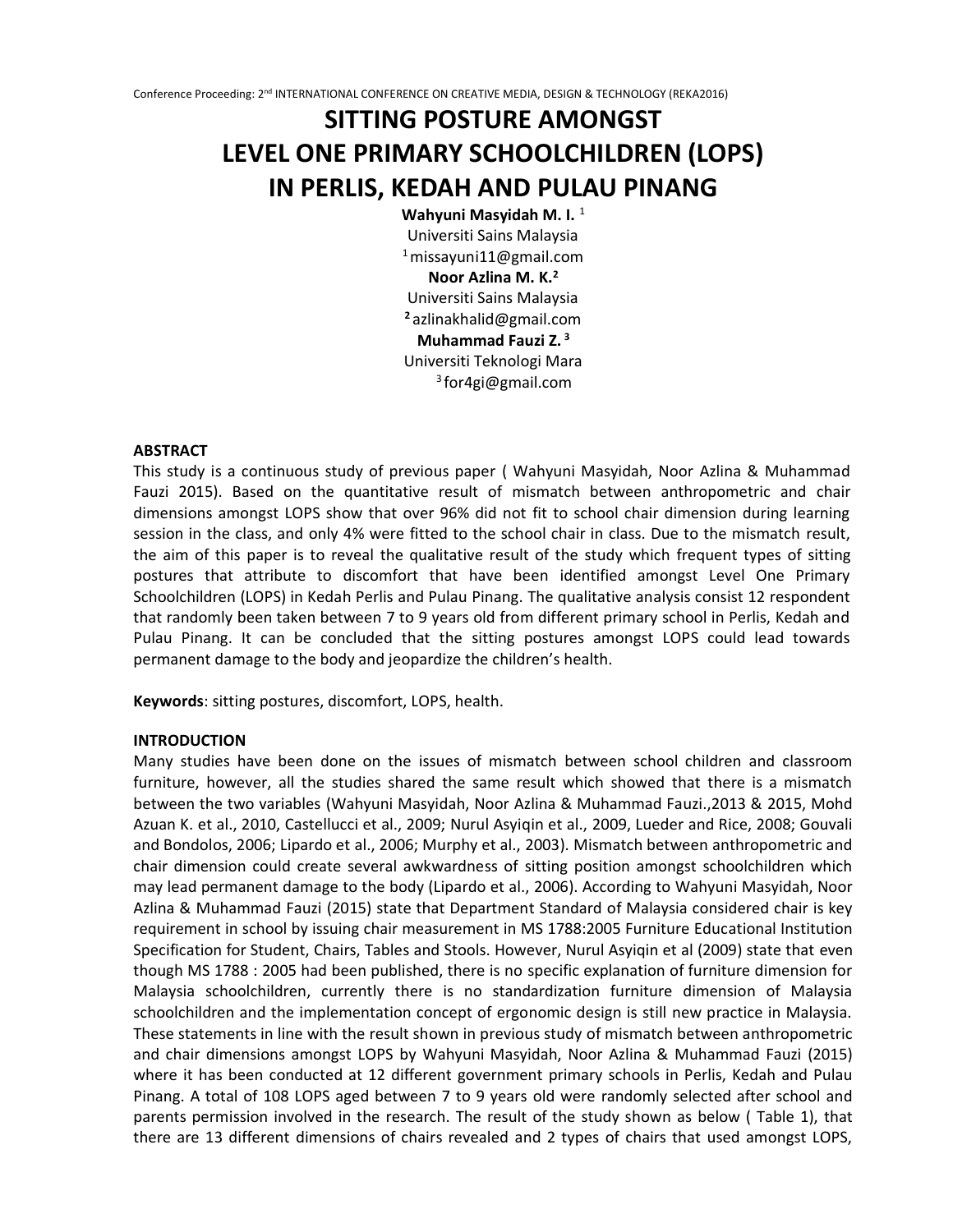namely wooden chair and plastic chair ( Fig. 1). Wooden chair were used in all primary school, only 2 school were used plastic chair for LOPS of year 2 and year 3. Generally, the design of wooden chair of each school appears to have similar design to each other, however the dimension are varied. By adopting quantitative method of Gouvali & Boudolos (2005), the data of 13 chair dimensions and 108 anthropometric data of LOPS were analyzed by using SPSS, in order to find out the percentage of mismatch between anthropometric and chair dimension amongst LOPS of Perlis, Kedah and Pulau Pinang. Due to no standardization chair dimension of primary school, therefore, the figure (table 2) shown that LOPS are prone to have awkward sitting posture and exposed to back pain illness. The issues of mismatch do lead to possible negative implication of seating posture (Castelluci, Molebroek & Viviani, 2015; Parcells, Stommel & Hubbard, 1999).

|                                |                              |                      |                             |                           | Table 1 : Chair Dimension of Primary Schools (All Dimension are in cm) |                            |
|--------------------------------|------------------------------|----------------------|-----------------------------|---------------------------|------------------------------------------------------------------------|----------------------------|
| Wooden                         | <b>Seat</b>                  | Seat                 | Seat                        | <b>Backrest</b>           | Year (T)                                                               | <b>School</b>              |
| <b>Chair</b>                   | <b>Height</b>                | Width                | Depth                       | <b>Height</b>             |                                                                        |                            |
| A                              | 33.7                         | 38.5                 | 38                          | 31.5                      | Y1, Y3                                                                 | <b>SKMH</b>                |
| B                              | 34                           | 36.5                 | 32                          | 29                        | Υ1                                                                     | <b>SKBG</b>                |
| C                              | 36                           | 38                   | 35.4                        | 31.5                      | Y1, Y2, Y3                                                             | <b>SKDK</b>                |
| D                              | 27                           | 39                   | 42                          | 31.7                      | Y1, Y2, Y3                                                             | <b>SKKS</b>                |
| $\mathsf E$                    | 38                           | 38                   | 38.5                        | 32                        | Y1, Y2, Y3                                                             | <b>SKSR</b>                |
| F                              | 38                           | 38                   | 41                          | 31                        | Y1, Y2, Y3                                                             | <b>SKSM</b>                |
| G                              | 38                           | 37.7                 | 38.3                        | 32.5                      | Y1, Y2, Y3                                                             | <b>SKJH</b>                |
| Η                              | 38                           | 37.5                 | 42.25                       | 31.5                      | Y1, Y2, Y3                                                             | <b>SKPM</b>                |
| I                              | 38.5                         | 38.5                 | 38                          | 31.5                      | Y1, Y2, Y3                                                             | <b>SKBE</b>                |
| J                              | 39                           | 38.1                 | 38.2                        | 32                        | Y1, Y2, Y3                                                             | <b>SKAJ</b>                |
| К                              | 39.1                         | 38.1                 | 38.6                        | 30                        | Y1, Y2, Y3                                                             | <b>SKBBSL</b>              |
| L                              | 39.1                         | 38                   | 38.5                        | 30                        | Y1, Y2, Y3                                                             | <b>SKS</b>                 |
| <b>Plastic</b><br><b>Chair</b> | <b>Seat</b><br><b>Height</b> | <b>Seat</b><br>Width | <b>Seat</b><br><b>Depth</b> | <b>Backrest</b><br>Height | Year(Y)                                                                | <b>School</b>              |
| M                              | 43.3                         | 38.5                 | 42                          | 36.7                      | Y2, Y3<br>Y2                                                           | <b>SKBG</b><br><b>SKMH</b> |



Fig. 1 : (a) Wooden chair (b) Plastic chair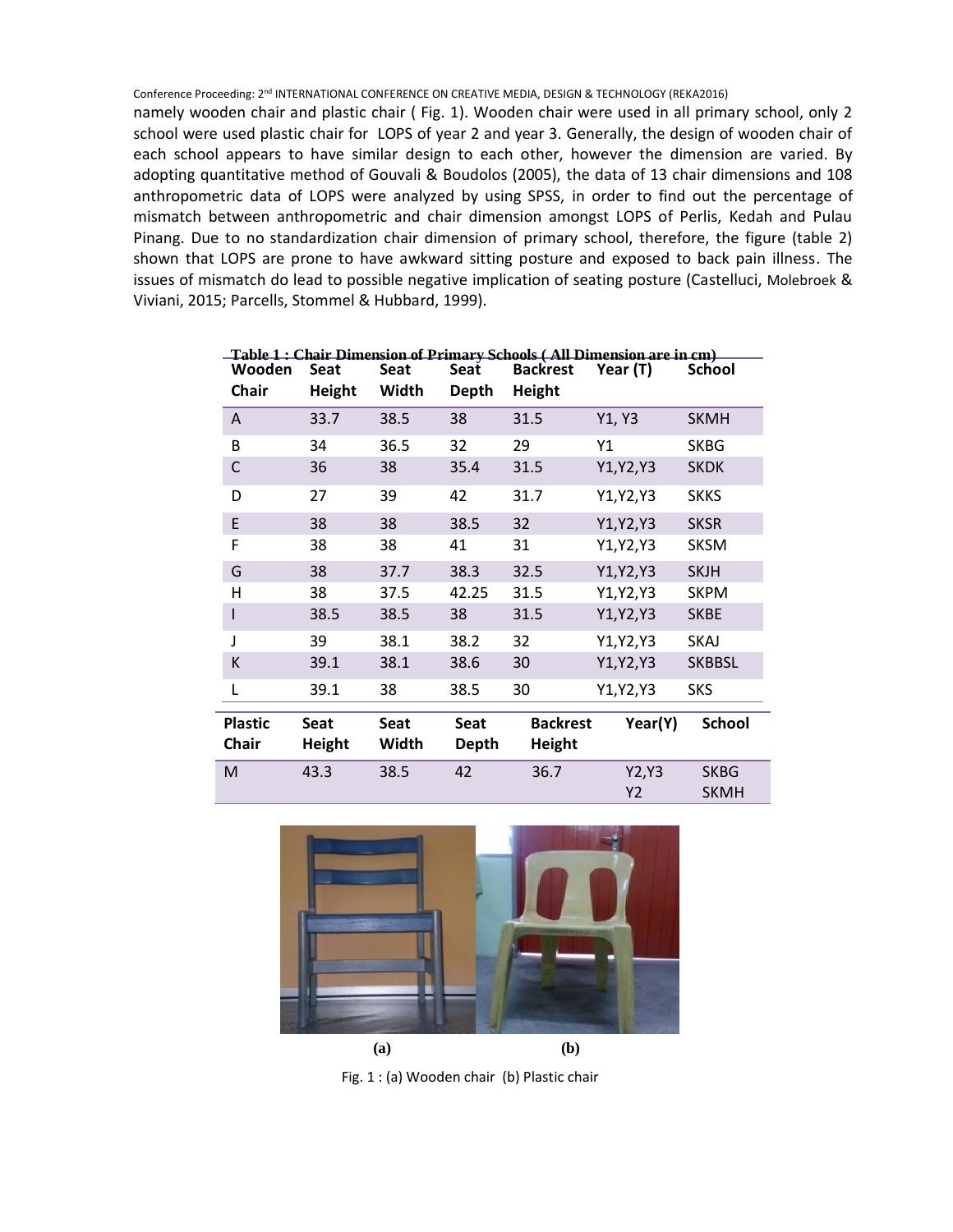**Table 2 :** Percentage of Match and Mismatch between Anthropometric and School Chair of Primary Schools amongst LOPS

|              |        | Match between Anthropometric and School Chair |     |                      |
|--------------|--------|-----------------------------------------------|-----|----------------------|
| Age          |        | Gender                                        | %   | <b>Total of LOPS</b> |
|              | Female | Male                                          |     |                      |
| 7 Years Old  | U      |                                               | 1.9 |                      |
| 8 Years old  | u      |                                               | 0.9 |                      |
| 9 Years old  | U      |                                               | 0.9 |                      |
| <b>Total</b> |        |                                               | 3.7 |                      |

| Mismatch between Anthropometric and School Chair |        |             |      |                      |
|--------------------------------------------------|--------|-------------|------|----------------------|
| Age                                              | Gender |             | %    | <b>Total of LOPS</b> |
|                                                  | Female | <b>Male</b> |      |                      |
| 7 Years Old                                      | 13     | 21          | 31.5 | 34                   |
| 8 Years old                                      | 13     | 22          | 32.4 | 35                   |
| 9 Years old                                      | 9      | 26          | 32.4 | 35                   |
| <b>Total</b>                                     | 35     | 70          | 96.7 | 104                  |

Based on the previous result, this paper is a continuous paper to reaffirm the quantitative result through qualitative data; by identified the frequent type sitting amongst LOPS in Kedah, Perlis and Pulau Pinang. The aim of this study is to establish frequent types of sitting postures that attribute to discomfort amongst LOPS in Kedah Perlis and Pulau Pinang.

# **RESEARCH METHOD**

# **Video analysis**

This research were conducted on the same respondent of the previous study, however only 12 respondent of LOPS were randomly taken after school and parents permission ( Table 3). The usage of wooden chair were consists 3 respondents for each aged 7 to 9 years old, while the plastic chair usage consist 2 respondents of 8 years old of LOPS and only 1 respondent of 9 years old of LOPS. Each respondent is represented the usage for each dimension of chair during learning session (Table 1). Two video handy-camera were used to record 30 minutes of postural seating behavior video recording (Domljan, Vlaovij, & Grbac., 2010 ; Dhara, Khaspuri, & Sau., 2010) amongst LOPS during their learning session in the classroom. These videos have been analyzed thoroughly on the correlation of mismatch and awkward posture seating.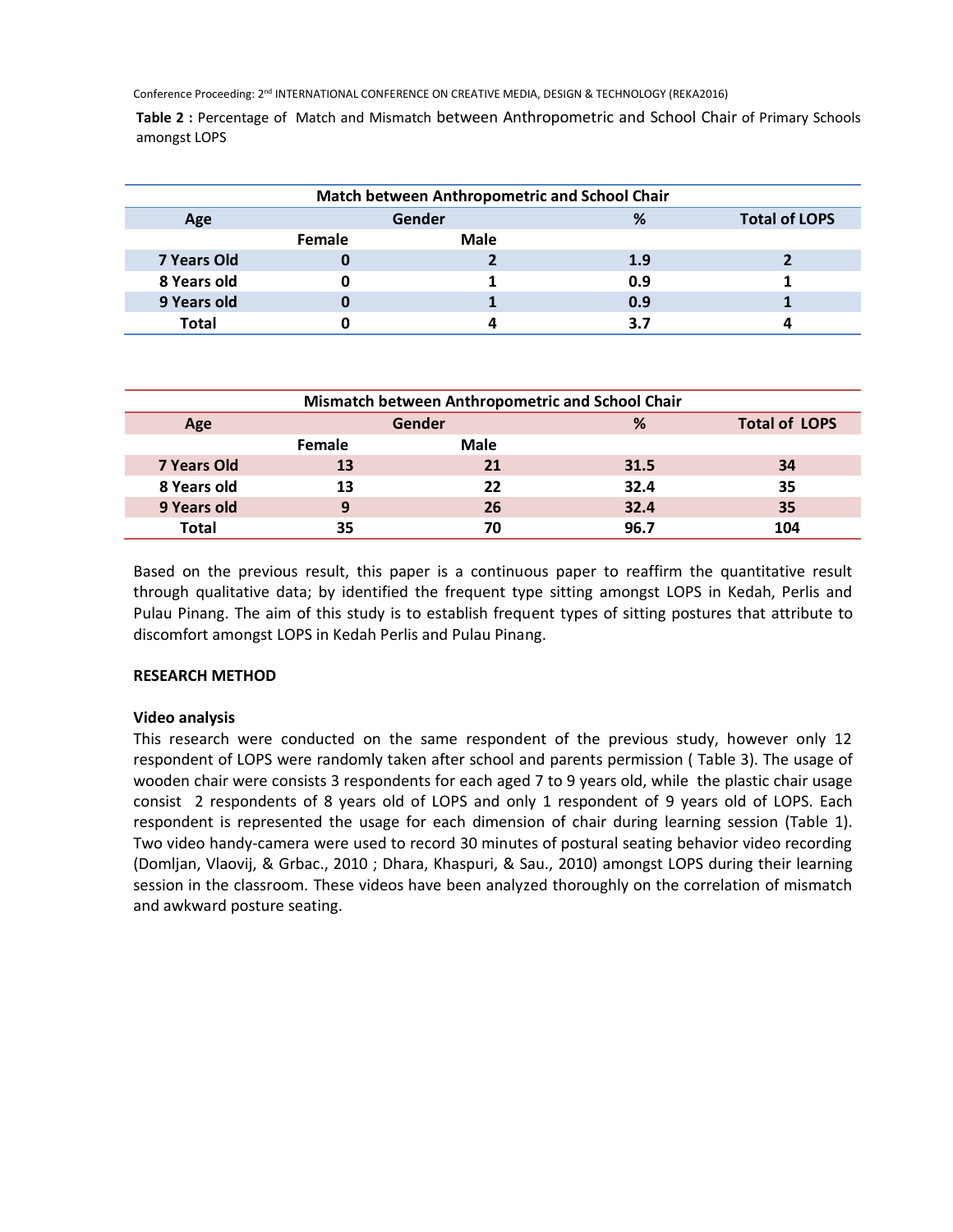Table 3 : 12 respondent of LOPS were recorded in 30 minutes of seating postural during learning session by sitting on different sizes of school

|              | <b>Wooden Chair</b> |              |
|--------------|---------------------|--------------|
| 7 Years Old  | 8 Years Old         | 9 Years Old  |
| Respondent A | Respondent D        | Respondent G |
| Respondent B | Respondent E        | Respondent H |
| Respondent C | Respondent F        | Respondent I |

|                              | <b>Plastic Chair</b> |
|------------------------------|----------------------|
| 8 Years Old                  | 9 Years Old          |
| Respondent J<br>Respondent K | Respondent L         |

# **RESULT**

The video analysis reveal there are 6 types of sitting posture that frequently prevail amongst LOPS :

| <b>TYPES OF SITTING POSTURE</b> | <b>DESCRIPTION</b>                                                                                                                                                                                                                                                                                                                                                                                                                                                                                                                                                                     |
|---------------------------------|----------------------------------------------------------------------------------------------------------------------------------------------------------------------------------------------------------------------------------------------------------------------------------------------------------------------------------------------------------------------------------------------------------------------------------------------------------------------------------------------------------------------------------------------------------------------------------------|
|                                 | <b>Straddles sitting postures</b>                                                                                                                                                                                                                                                                                                                                                                                                                                                                                                                                                      |
|                                 | Basically, this sitting posture were involved with<br>the lateral movement while sitting. This sitting<br>posture frequently happen due to the mismatch<br>and non adjustable design of chair used by LOPS<br>in school. It shows that school chair did not fit<br>with children behavior sitting in the class. Sitting<br>on the edge of the seat can cause discomfort at<br>the feet due to the high compression under the<br>thigh which allow interruption of blood flow and<br>circulation and causes numbness at the muscle<br>(Muhammad Fauzi, 2010; Miller, 2002).             |
|                                 | Sitting up straight posture                                                                                                                                                                                                                                                                                                                                                                                                                                                                                                                                                            |
|                                 | According to analysis, there are two main factors<br>that influence Sitting up straight posture, namely :<br>(a) Depth Seat dimesions greater than Buttock<br>Popliteal Length dimension, (b) Sitting behaviour<br>by placing school bag at the backrest. These factor<br>cause depriving the sitter from the backrest to<br>proper support the back while sitting which can<br>cause pain, injury and discomfort at lumbar region<br>long term<br>(Lueder<br>& Rice,<br>2008;<br>for<br>Tiedeman, 2003). According to Pheasant, 1998,<br>sitting up straight may reduce the impact of |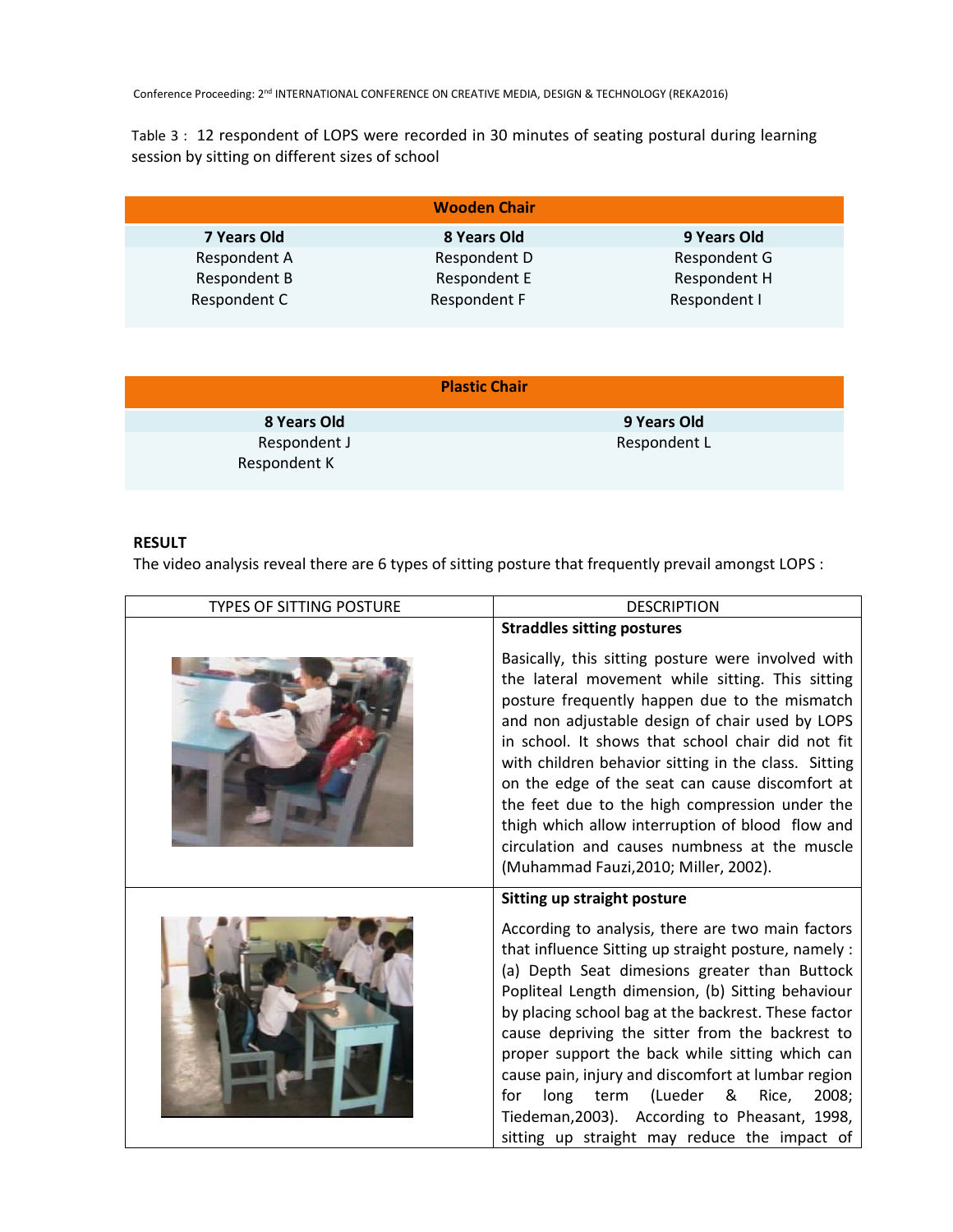| lordosis, but it cause tension and pressure in<br>hamstring part.                                                                                                                                                                                                                                                                                                                                                                                                                                                                                                                                                                                                                                                                                                                                                                                                                                                                                                                                                                                          |
|------------------------------------------------------------------------------------------------------------------------------------------------------------------------------------------------------------------------------------------------------------------------------------------------------------------------------------------------------------------------------------------------------------------------------------------------------------------------------------------------------------------------------------------------------------------------------------------------------------------------------------------------------------------------------------------------------------------------------------------------------------------------------------------------------------------------------------------------------------------------------------------------------------------------------------------------------------------------------------------------------------------------------------------------------------|
| <b>Twisting body posture</b>                                                                                                                                                                                                                                                                                                                                                                                                                                                                                                                                                                                                                                                                                                                                                                                                                                                                                                                                                                                                                               |
| Accordingly the analysis shows that LOPs<br>frequently twist their body during class session.<br>There are several factors that influence this<br>sitting posture, namely: (a) pick up a book from<br>the bag which placed at the back or on the floor<br>due to no specific locker to keep the student's<br>stuff, (b) layout of the class, (c) activity in<br>classroom such as writing, drawing, reading and<br>discussion,<br>(d)<br>mismatch<br>between<br>anthropometric and chair dimensions, and (e)<br>non flexible design of chair in the class.<br>According to Miller (2002), back discomfort<br>occurred due to awkward or non-neutral<br>postural of the spine such twisting, bending,<br>flattening the lower back or seat on the flat<br>surface which contributing to overuse muscle<br>and ligaments. This awkward posture not only<br>pressing the discs, in fact it also can rupture the<br>cartilaginous discs between vertebrae. To make<br>matter worse, the repetition of this posture can<br>cause dwindling body rehabilitation. |
| Leaning forward sitting posture                                                                                                                                                                                                                                                                                                                                                                                                                                                                                                                                                                                                                                                                                                                                                                                                                                                                                                                                                                                                                            |
| Leaning forward sitting posture amongst LOPS<br>due to mismatch between anthropometric and<br>chair dimension. The sitting position of extending<br>and forwarded position body cause the back<br>slide away from the back rest which deprive the<br>stability of sitting and proper support at lumbar<br>region (Panero & Zelnik, 1979) and it can cause a<br>slumped, kyphotic posture, therefore chair<br>should have contoured back rest, fitting the<br>natural spinal curves, stabilize the spine and<br>reduce kyphotic posture (Panagiatopolous et<br>al., 2003).                                                                                                                                                                                                                                                                                                                                                                                                                                                                                  |
| <b>Folding leg sitting posture</b>                                                                                                                                                                                                                                                                                                                                                                                                                                                                                                                                                                                                                                                                                                                                                                                                                                                                                                                                                                                                                         |
| This folding leg sitting posture amongst LOPs<br>frequent happened during learning session in<br>class. Tiedeman (2003), explained that this<br>position of sitting can cause the risk of blood<br>clotting inside the leg and flatulence at the lower<br>feet due to weak blood circulation. Apart from<br>that, the discordant spine position cause cervical<br>bone swell due to back muscle tensions which<br>involve shoulder and neck.                                                                                                                                                                                                                                                                                                                                                                                                                                                                                                                                                                                                               |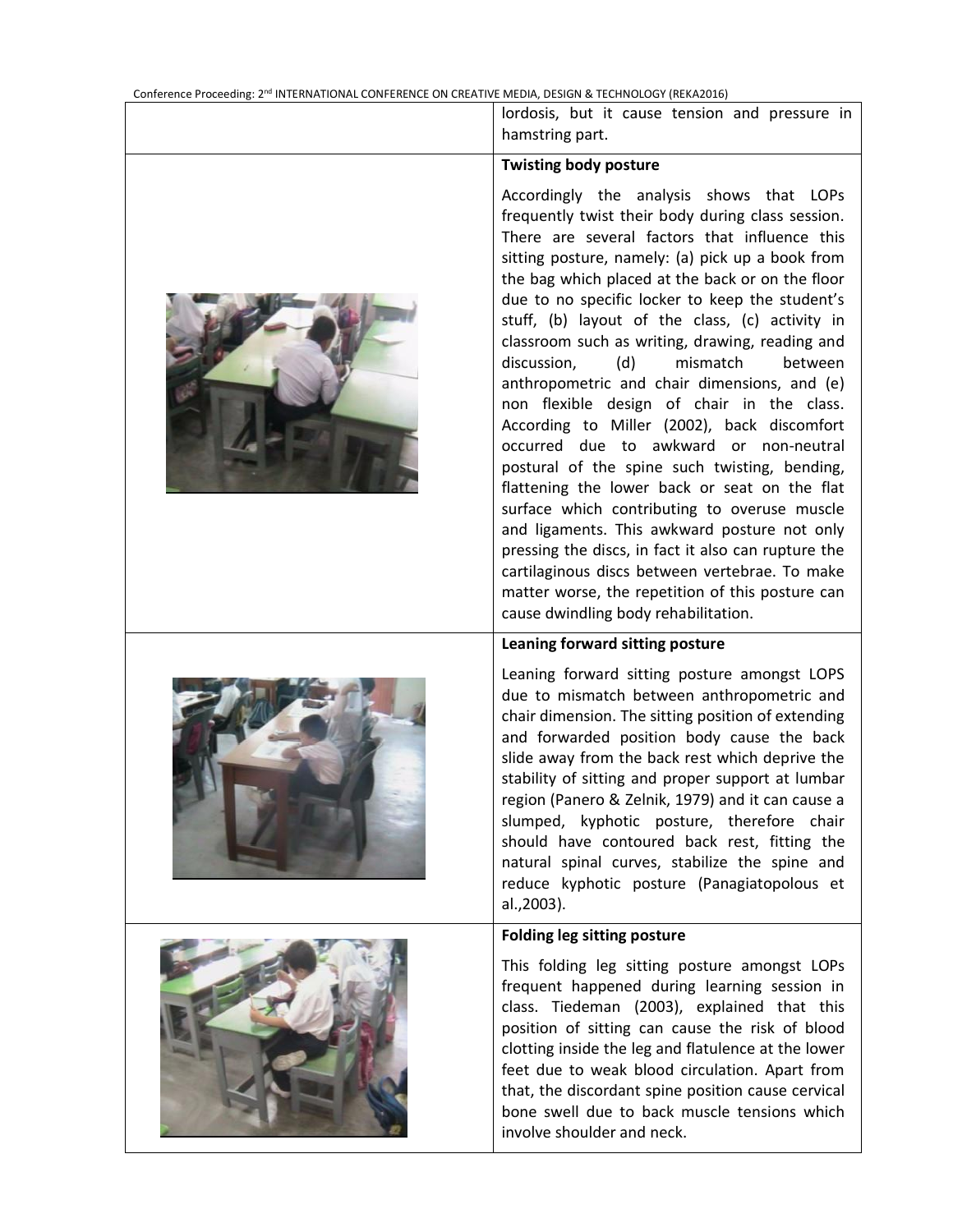

# **Reclined sitting**

According to Breadfort and Stone (1899) stated that this position of sitting is mainly to reduce the pressure ligament at lumbar region and compression at the buttock. However, referring to the analysis show that chair in the class did not give proper support to the back and may not reduce the pressure and compression properly while sitting.

Prolonged static sitting posture can be very tiring. This posture contracted to static muscle usage where a muscle contracted for a period of time without movement as in holding a picture against the wall, sitting upright, stand for attention, and so on. This posture heavily squeezes the blood vessel next to it and reduces blood flow and body nutrient which led to toxic increase. It can cuts down the delivery of oxygen to the muscle and the removal of lactic acid from the muscle which led to muscular aches and pain (Ergonomic4schools, 2010).These awkward and static postures sitting occurred due to the mismatch between anthropometric and chair dimension which increase the risk of developing chronic musculoskeletal disorders amongst schoolchildren, particularly continues increase in general population. Due to discomfort while sitting, people tend to move more by changing the posture of sitting. This particular behavior known as "fidgeting" which is associated with forward oriented movement and posture that increase load on the soft tissues and spine ( Humanics ErgoSystems, Inc, 1999). According to Miller (2002), state symptom of discomfort is frequently changing posture sitting, people tend to fidgeting after prolong sitting, therefore, they keep changing sitting to achieve stability of sitting namely to release muscles after prolong sitting. The frequency changing of sitting posture amongst LOPS within 30 minutes of learning lesson in the classroom show below (Table 4, Table 5, Table 6, Table 7, Table 8, Table 9 and Table 10) The numbers of changing sitting posture are high. These result indicate that LOPS in Perlis, Kedah and Pulau Pinang are "fidgeting" which lead to awkward sitting posture and they are greatly exposed to chronic musculoskeletal disorder.

| <b>Respondents of LOPS</b> | <b>Frequency</b> | Percentage |
|----------------------------|------------------|------------|
|                            |                  | (%)        |
| <b>Respondent A</b>        | 13               | 11.21      |
| <b>Respondent B</b>        | 21               | 18.10      |
| <b>Respondent C</b>        | 13               | 11.21      |
| <b>Respondent D</b>        | 16               | 13.79      |
| <b>Respondent E</b>        | 22               | 18.97      |
| <b>Respondent F</b>        | $\overline{2}$   | 1.72       |
| <b>Respondent I</b>        | $\overline{8}$   | 6.90       |
| <b>Respondent J</b>        |                  | 0.86       |
| <b>Respondent K</b>        | 9                | 7.76       |
| <b>Respondent L</b>        | 11               | 9.48       |
| <b>TOTAL</b>               | 116              | 100.00     |

**Table 4:** Frequency of Straddled Posture Sitting within 30 minutes of learning session by 10 respondents using wooden and plastic chair of different dimensions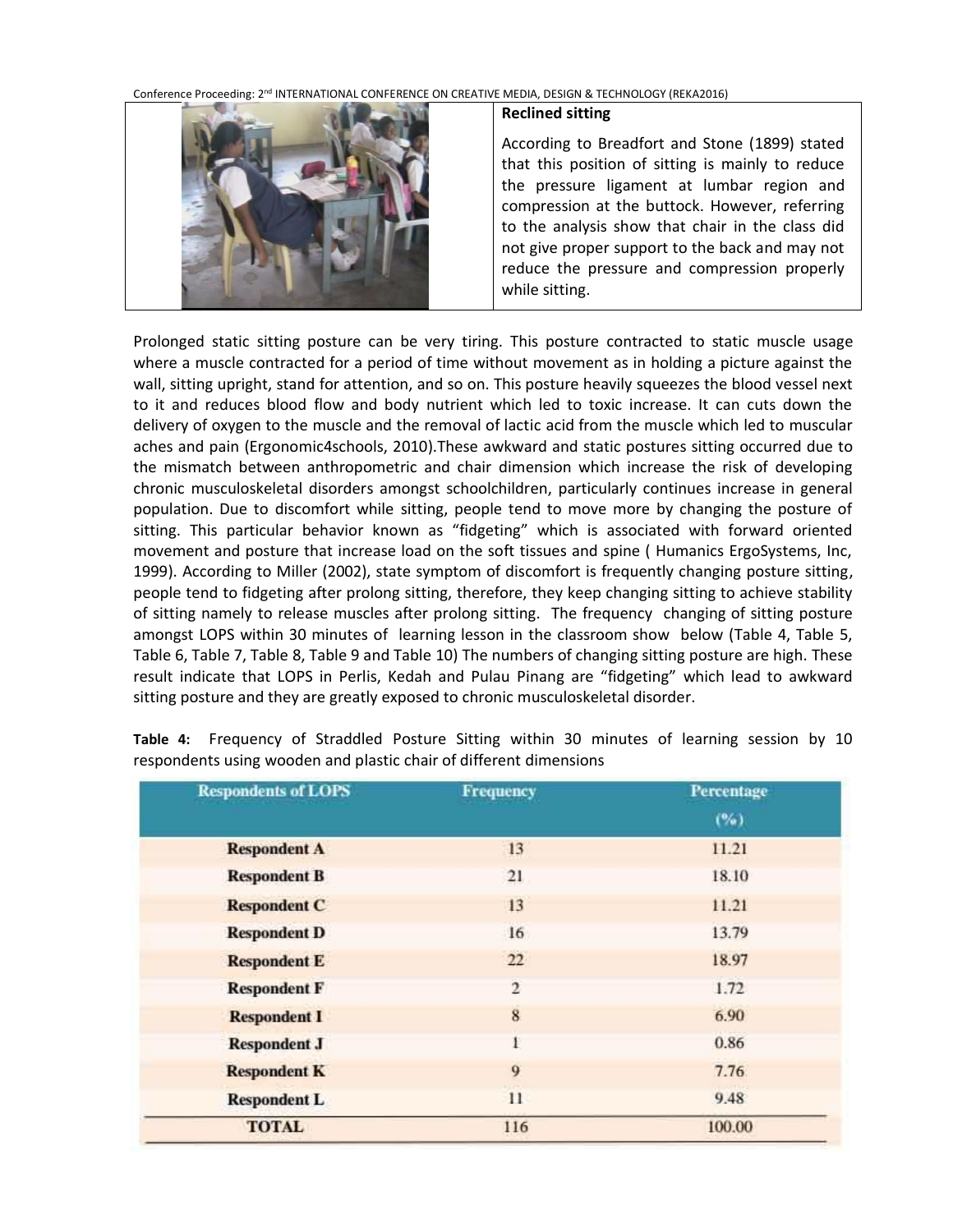**Table 5:** Frequency of Sitting Up Straight Posture within 30 minutes of learning session by 12 respondents using wooden and plastic chair of different dimensions

| <b>Respondents of LOPS</b> | <b>Frequency</b> | Percentage |  |
|----------------------------|------------------|------------|--|
|                            |                  | $(\%)$     |  |
| <b>Respondent A</b>        | 17               | 5.92       |  |
| <b>Respondent B</b>        | 27               | 9.41       |  |
| <b>Respondent C</b>        | 18               | 6.27       |  |
| <b>Respondent D</b>        | 24               | 8.36       |  |
| <b>Respondent E</b>        | 32               | 11.15      |  |
| <b>Respondent F</b>        | 26               | 9.06       |  |
| <b>Respondent G</b>        | 19               | 6.62       |  |
| <b>Respondent H</b>        | 28               | 9.76       |  |
| <b>Respondent I</b>        | 21               | 7.32       |  |
| <b>Respondent J</b>        | 20               | 6.97       |  |
| <b>Respondent K</b>        | 28               | 9.76       |  |
| <b>Respondent L</b>        | 27               | 9.41       |  |
| <b>TOTAL</b>               | 287              | 100.00     |  |

**Table 6:** Frequency of Leaning Forward Sitting Posture within 30 minutes of learning session by 12 respondents using wooden and plastic chair of different dimensions.

| <b>Respondents of LOPS</b> | <b>Frequency</b> | Percentage |  |
|----------------------------|------------------|------------|--|
|                            |                  | (%)        |  |
| <b>Respondent A</b>        | 18               | 5.86       |  |
| <b>Respondent B</b>        | 13               | 4.23       |  |
| <b>Respondent C</b>        | 14               | 4.56       |  |
| <b>Respondent D</b>        | 26               | 8.47       |  |
| <b>Respondent E</b>        | 39               | 12.70      |  |
| <b>Respondent F</b>        | 34               | 11.07      |  |
| <b>Respondent G</b>        | 27               | 8.79       |  |
| <b>Respondent H</b>        | 28               | 9.12       |  |
| <b>Respondent I</b>        | 23               | 7.49       |  |
| <b>Respondent J</b>        | 20               | 6.51       |  |
| <b>Respondent K</b>        | 33               | 10.75      |  |
| <b>Respondent L</b>        | 32               | 10.42      |  |
| <b>TOTAL</b>               | 307              | 100.00     |  |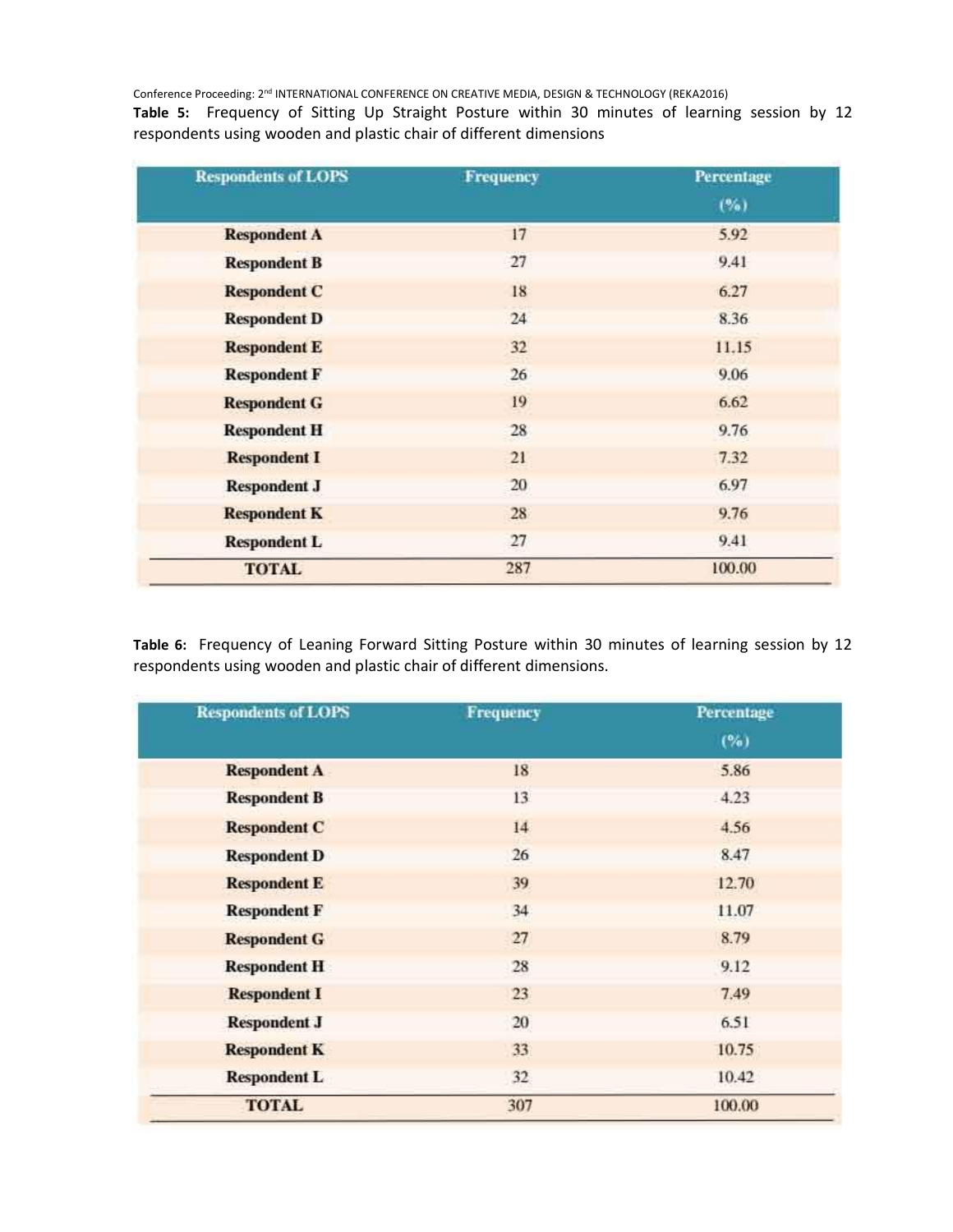**Table 7:** Frequency of Twisting Body Posture within 30 minutes of learning session by 12 respondents using wooden and plastic chair of different dimensions

| <b>Respondents of LOPS</b> | <b>Frequency</b> | Percentage |  |
|----------------------------|------------------|------------|--|
|                            |                  | (%)        |  |
| <b>Respondent A</b>        | 16               | 8.60       |  |
| <b>Respondent B</b>        | 23               | 12.37      |  |
| <b>Respondent C</b>        | 16               | 8.60       |  |
| <b>Respondent D</b>        | 30               | 16.13      |  |
| <b>Respondent E</b>        | 12               | 6.45       |  |
| <b>Respondent F</b>        | 23               | 12.37      |  |
| <b>Respondent G</b>        | $\overline{7}$   | 3.76       |  |
| <b>Respondent H</b>        | 14               | 7.53       |  |
| <b>Respondent I</b>        | 18               | 9.68       |  |
| <b>Respondent J</b>        | 9                | 4.84       |  |
| <b>Respondent K</b>        | $\overline{2}$   | 1.08       |  |
| <b>Respondent L</b>        | 16               | 8.60       |  |
| <b>TOTAL</b>               | 186              | 100.00     |  |

**Table 8:** Frequency of Folding Posture within 30 minutes of learning session by 5 respondents using wooden and plastic chair of different dimensions

| <b>Respondents of LOPS</b> | Frequency      | Percentage |
|----------------------------|----------------|------------|
|                            |                | (%)        |
| <b>Respondent A</b>        |                | 5.56       |
| <b>Respondent B</b>        | $\overline{4}$ | 22.22      |
| <b>Respondent C</b>        | 10             | 55.56      |
| <b>Respondent D</b>        |                | 5.56       |
| <b>Respondent I</b>        | $\overline{2}$ | 11.11      |
| <b>TOTAL</b>               | 18             | 100.00     |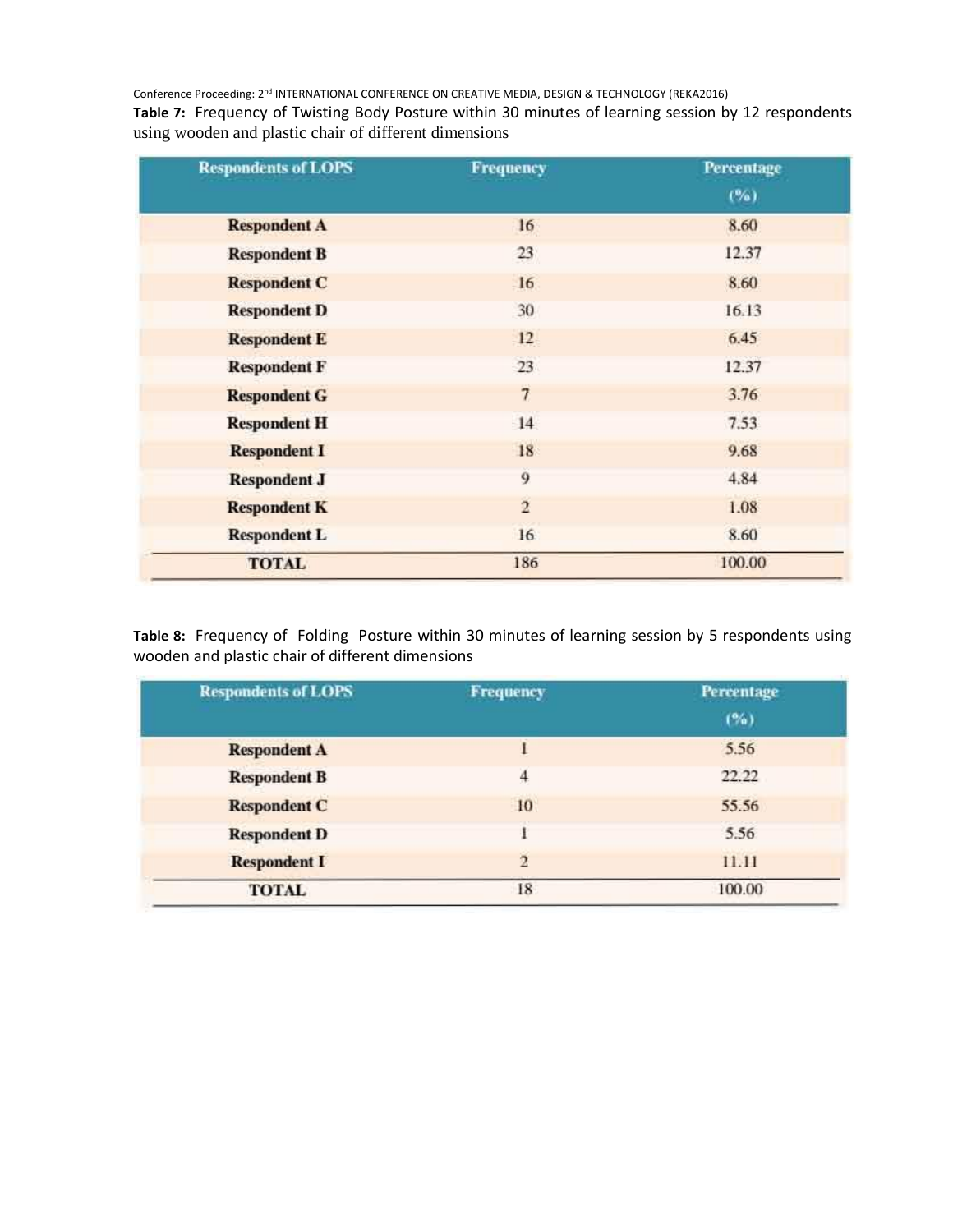**Table9:** Frequency of Reclined Sitting posture within 30 minutes of learning session by 5 respondents using wooden and plastic chair of different dimensions

| <b>Respondents of LOPS</b> | Frequency      | Percentage |
|----------------------------|----------------|------------|
|                            |                | (%)        |
| <b>Respondent A</b>        | 13             | 33.33      |
| <b>Respondent E</b>        | $\overline{4}$ | 10.26      |
| <b>Respondent H</b>        | 8              | 20.51      |
| <b>Respondent K</b>        | 6              | 15.38      |
| <b>Respondent L</b>        | 8              | 20.51      |
| <b>TOTAL</b>               | 39             | 100.00     |

**Table 10 : Total** Frequency of Changing Sitting Posture within 30 minutes of learning session by 5 respondents using wooden and plastic chair of different dimensions

| <b>Respondents of LOPS</b> | <b>Frequency</b> | Percentage |
|----------------------------|------------------|------------|
|                            |                  | (%)        |
| <b>Respondent A</b>        | 78               | 7.88       |
| <b>Respondent B</b>        | 93               | 9.39       |
| <b>Respondent C</b>        | 71               | 7.17       |
| <b>Respondent D</b>        | 97               | 9.80       |
| <b>Respondent E</b>        | 109              | 11.01      |
| <b>Respondent F</b>        | 85               | 8.59       |
| <b>Respondent G</b>        | 65               | 6.57       |
| <b>Respondent H</b>        | 98               | 9.90       |
| <b>Respondent I</b>        | 72               | 7.27       |
| <b>Respondent J</b>        | 50               | 5.05       |
| <b>Respondent K</b>        | 78               | 7.88       |
| <b>Respondent L</b>        | 94               | 9.49       |
| <b>TOTAL</b>               | 990              | 100        |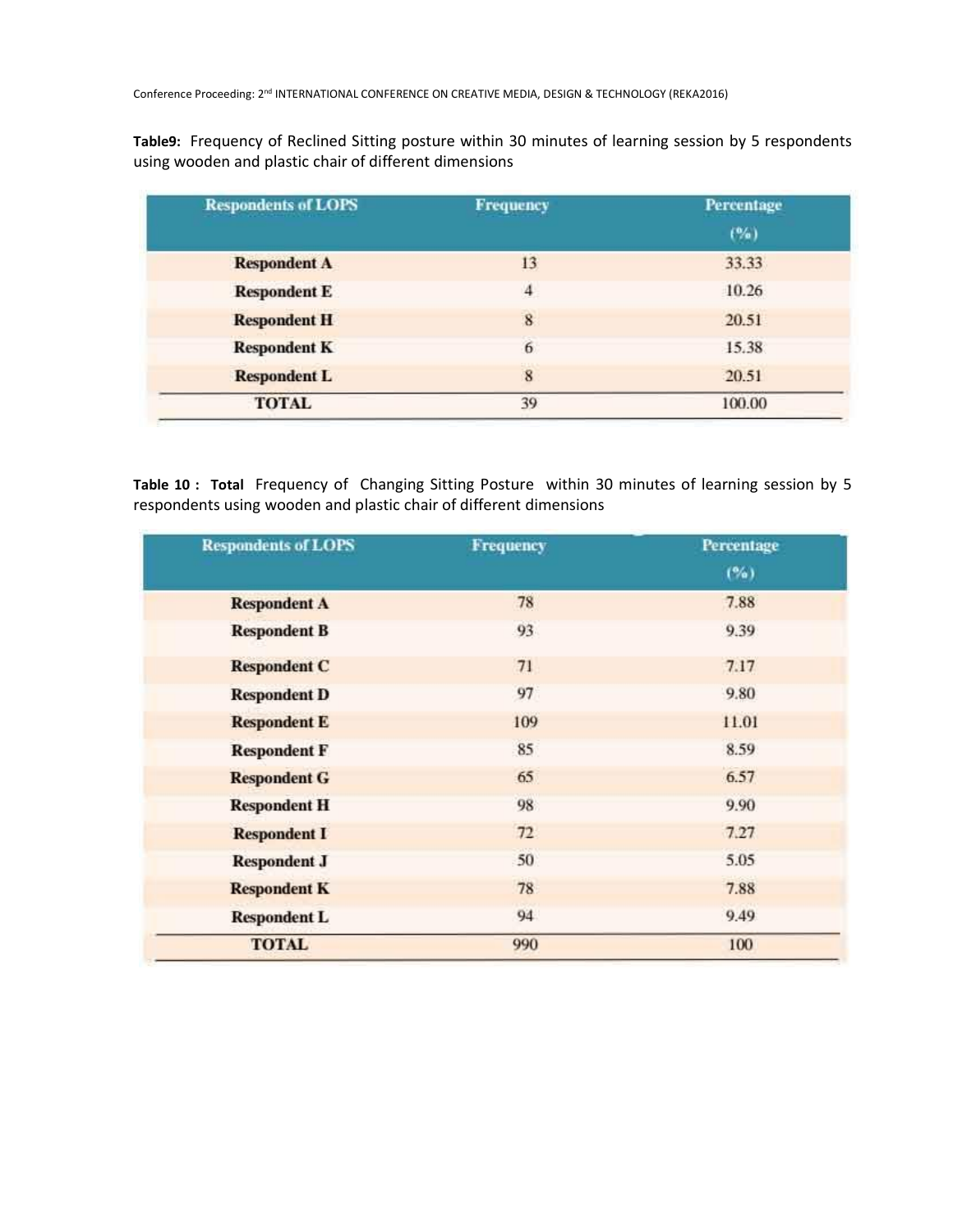**Table 4** show that only 10 of 12 respondents are frequently prevail straddle posture sitting while the other 2 of respondent prefer put their feet on bar table while sitting during learning lesson in the classroom. This frequent sitting posture happens due to incorrect dimension of seat height and seat depth. **Table 5** show that the entire respondent are expose to the Sitting Up Straight Posture which can cause stretch at the hamstring region (Pheasant, 1998). **Table 6** state that all the respondent are frequently change sitting to of Leaning Forward Sitting Posture can cause pressure at lumbar region and numbness at the leg. This posture occurred due to the incorrect dimension of seat depth and backrest. The function of backrest is to support back and upper body to achieve stability while sitting. **Table 7** indicate that all of respondents are expose to Twisting body sitting posture and the frequent of twisting body are very high amongst LOPS. This posture occurred due to static chair design concept which is not support the lateral movement sitting amongst LOPS, the repetition of this posture can cause dwindling body rehabilitation (Miller,2002). **Table 8** reveal only 5 respondent of LOPS are frequent folding leg while sitting, this behavior of sitting prone to cause backache, leg blood clotting shoulder and neck muscles tension due to the discordant spine position and weaken the blood circulation. **Table 9** show that only 5 respondent of LOPS frequently do recline sitting posture learning, according to Miller (2002) recline sitting posture can reduce 20% of sitting burden at lumbar region and distribute the body weight on chair if the chair design with adjustable backrest and armrest. This result indicate that recline sitting posture amongst LOPS without armrest and adjustable backrest only occur high compression at the buttock which cause compression to blood vessel and lead to numbness at the hip and buttock. **Table 10** explain that entire of respondent are highly frequent changing sitting posture within 30 minutes of learning lesson. This indicate that LOPS of Perlis, Kedah and Pulau Pinang are expose to discomfort of sitting during learning lesson in the classroom.

### **CONCLUSION**

According to Ingraham (2013) state that good posture is can emphasizing change and movement. Apart from that ,it can maintain individual become active, allow postural change that frequent and maintain individual body alignment in good position. Whereas awkward posture is any habitual positioning of body that cause unnecessary strain on the body and tension to the body and muscle. In conclusion, the highest frequent sitting posture amongst LOPS within 30 minutes of learning session are Straddled Posture Sitting, Sitting Up Straight Posture, Leaning Forward Sitting Posture and Twisting Body Posture. Those posture may lead to musculoskeletal disorders amongst LOPS( Miller,2002; Tiedeman, 2003; Panagiatopolous et al.,2003; Wahyuni Masyidah, 2016)

The awkward position sitting occurred which not only cause back pain but it also can cause digestion and kidney problem (Daneshmandi, Ismaehzad & Hematiezhad, 2008). To make matter worse, these chronic phenomena can cause fatigue amongst LOPS. The effect of fatigue is weakening muscle strength slowly, it can explicable through various circumstances namely reduce focus of work, lack motivation (Lueder & Rice2008), delay and effect perception deform vision, reduce physical speed and mental performance, experience fatigue gloomy and prolonged anger. (Ergonomic4schools, 2010). Therefore, a proper chairs that fit to the students is very important to prevent permanent damage to the body amongst LOPs. Allsteel (2006), mentioned that there are several criteria for an ergonomic chair design, namely;(a) chair should provide proper contour back rest to maintain the neutral position of spine, (b) chair should allow movement while sitting, (c) chair should provide armrest to reduce pressure at the upper body and maintain the stability of sitting, and (d) chair should ease accessing while sitting. Hence, providing a proper standard dimension and design of chair that can fit each student in primary school could be a solution this problem.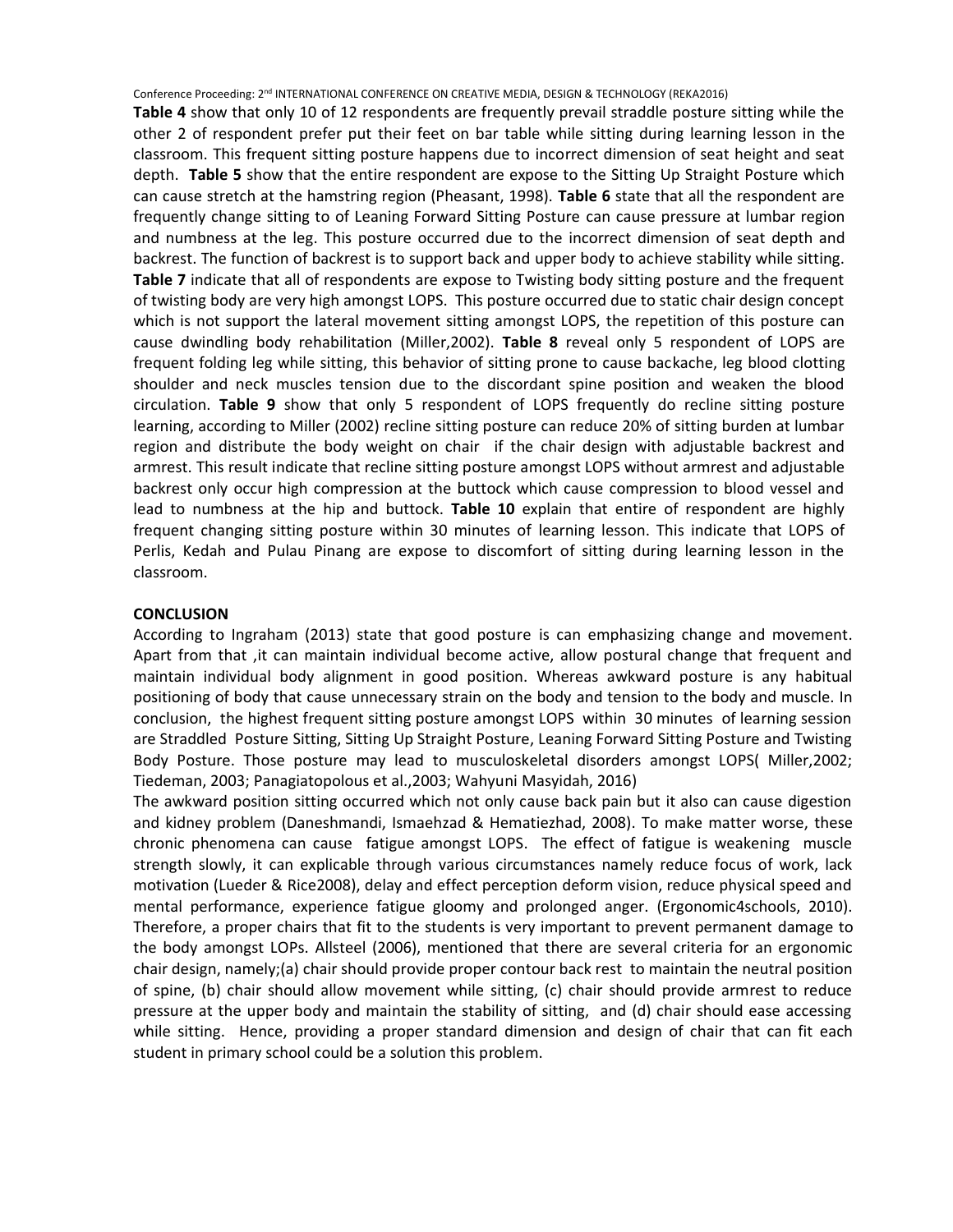# **ACKNOWLEDGMENTS**

The authors wish to thank all the participating schools and respondents for their collaboration in this study.

## **REFERENCES**

Allsteel Inc. (2006). *Ergonomic and design: A reference design*. Retrieve on Oktober 24, 2010 from <http://cms.allsteeloffice.com/Design-Resources/Workplace-Trends/Ergonomics/>

- Bradford, E. H. & Stone, J. S. (1899). The seating of school children. *Trans Am Orthop Assoc, 112*  (1),170-183.
- Castellucci, H. I., Arezes, P. M. & Viviani, C.A. (2009). Mismatch between classroom furniture and anthropometric measures in Chilean schools. *Applied Ergonomic, 41*, 563-568.
- Castellucci, H. I., Molebroek, J.F.M & Viviani, C.A. (2015). The effect od secular trends in the classroom furniture mismatch: support for continuous update of school children. *Ergonomic, 58*, (3), 1-11.
- Daneshmandi, H., Isanezhad, A. & Hematinezhad, M. (2008). The effect of classroom furniture on back neck, Lumbar and leg fatigue in student. *Journal of Movement Sciences & Sports.* Special Issue, *1*, 37-44.
- Department of standard Malaysia (2005). *Furniture educational institution specification for student chairs, tables, and stools*, MS 1788 : 2005.
- Dhara, P. C., Khaspuri, G. C. & Sau, S.K (2010). Complaints arising from a mismatch between school furniture and anthropometric measurement of rural secondary school children during classwork. *Springer. Environ Health Prev Med ,14*(1),36-45.
- Domljan, D., Vlaovij, Z. & Grbac, I. (2010). Pupils' working postures in primary school classrooms. *Period biol, 112*(1),39-45.
- Ergonomic4School (2010). *Chair.* Retrieved on September 24, 2010 from [http://www.Ergonomics4schools.com/lzone/work.htm](http://www.ergonomics4schools.com/lzone/work.htm)
- Ingraham .,P. (2015) . *Does Posture Matter?* Retrieved on January 1, 2016 from http://saveyourself.ca/article/posture.php
- Lipardo DS, PTRP, MSPT; Espaldon, MJH; Javier, ALV; Lopez, PNL; Ng Tsai AC & Yruma, MEM. (2006). Anthropometric measurements of public elementary school students in district IV of Manila. *Philippine Journal of Allied Health Sciences, 1,*747-760.
- Lueder, R., & Rice, V. J. B., (2008). *Ergonomics for Children: Designing products and places for toddlers to teens.* New York: Taylor & Francis Group.
- Miller, H. (2002). *Body support in the office: Sitting, seating, and low back pain.* Retrived on 24 Jun 2010 from: [http://www.hermanmiller.com](http://www.hermanmiller.com/)